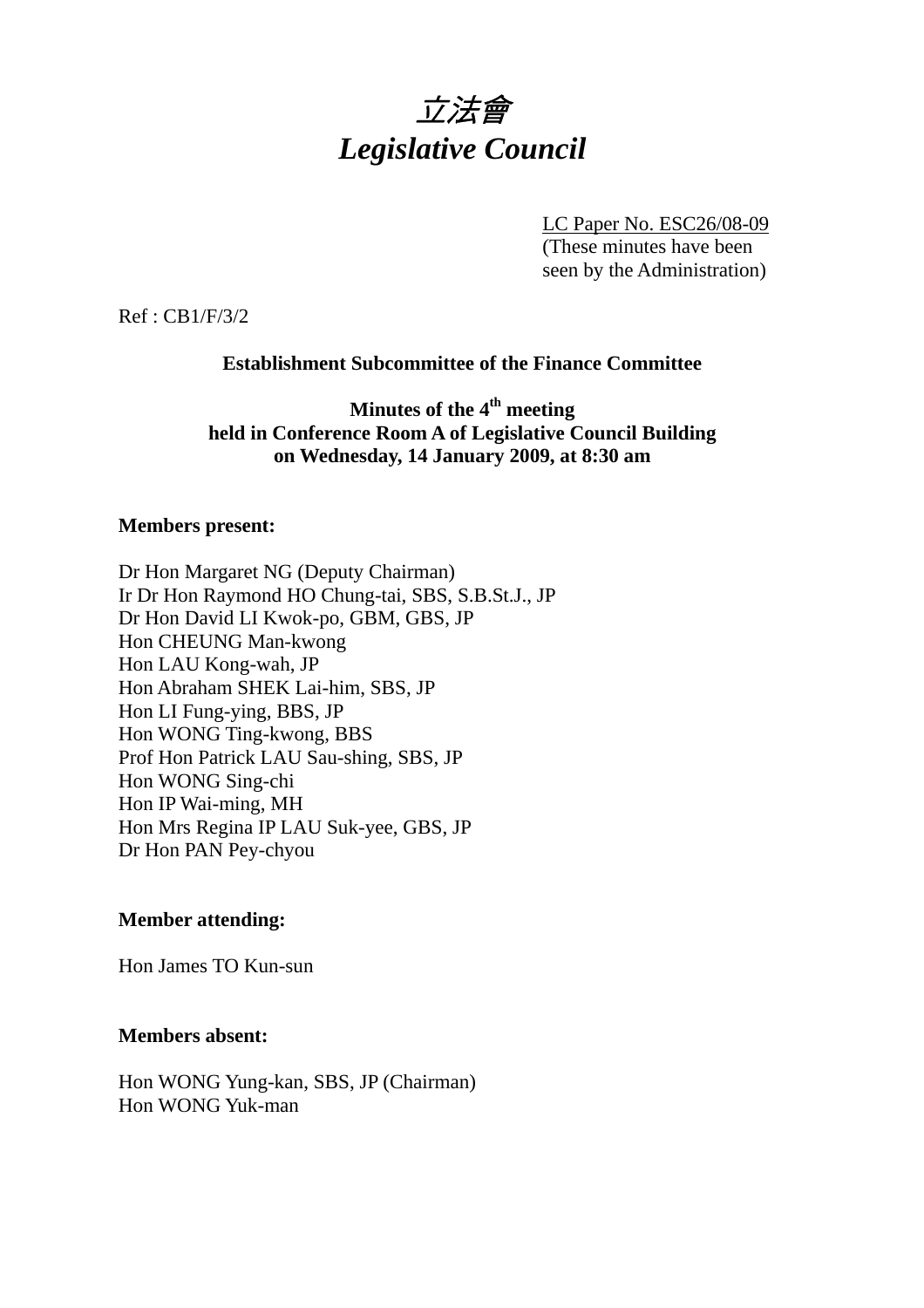# **Public Officers attending:**

| Ms Bernadette LINN, JP                       | Deputy Secretary for Financial Services and<br>the Treasury (Treasury)                             |
|----------------------------------------------|----------------------------------------------------------------------------------------------------|
| Mrs Ingrid YEUNG, JP<br><b>Ms Elsie YUEN</b> | Deputy Secretary for the Civil Service<br>Principal Executive Officer (General),                   |
|                                              | Financial Services and the Treasury Bureau<br>(The Treasury Branch)                                |
| Mr CHENG Yan-chee, JP                        | Deputy Secretary for Financial Services and<br>the Treasury (Financial Services)1                  |
| Ms Angelina KWAN                             | Principal Assistant Secretary for Financial<br>Services and the Treasury (Financial<br>Services) 7 |
| Ms Sally WONG Pik-yee, JP                    | <b>Commissioner for Narcotics, Security</b><br><b>Bureau</b>                                       |
| Mr Desmond CHENG Suen-lok                    | <b>Assistant Secretary for Security (Narcotics)1</b>                                               |
| Miss Margaret FONG, JP                       | Commissioner for Tourism, Commerce and                                                             |
|                                              | <b>Economic Development Bureau</b>                                                                 |
| Ms Ellen CHOY                                | Assistant Commissioner for Tourism (5),                                                            |
|                                              | <b>Commerce and Economic Development</b>                                                           |
|                                              | <b>Bureau</b>                                                                                      |
| Mr YUNG Wai-hung, JP                         | Deputy Secretary for Transport and Housing                                                         |
|                                              | (Transport)1                                                                                       |
| Mr WAI Chi-sing, JP                          | Director of Highways                                                                               |
| Mr CHENG Ting-ning, JP                       | Project Manager/HK-Zhuhai-Macao Bridge<br>HK, Highways Department                                  |
| Mr WAN Man-lung, JP                          | Principal Government Engineer/Railway<br>Development, Highways Department                          |
| Mr LAM Tin-sing, JP                          | Deputy Secretary for Development (Works)2                                                          |
| Mr CHAI Sung-veng, JP                        | Director of Civil Engineering and<br>Development                                                   |
| Mr YIP Sai-chor, JP                          | Head of Civil Engineering Office, Civil<br><b>Engineering and Development Department</b>           |
| Mr HEUNG Yuk-sai                             | Deputy Project Manager (Kowloon), Civil<br><b>Engineering and Development Department</b>           |
| Mrs MAK LOK Suet-ling, JP                    | Deputy Secretary for Development<br>(Planning and Lands)1                                          |
| Miss YUEN Wai-yin                            | Principal Assistant Secretary for<br>Development (Planning and Lands)2                             |
| Mr LING Kar-kan                              | Principal Assistant Secretary for<br>Development (Planning and Lands)5                             |

## **Clerk in attendance:**

Ms Rosalind MA Chief Council Secretary (1)5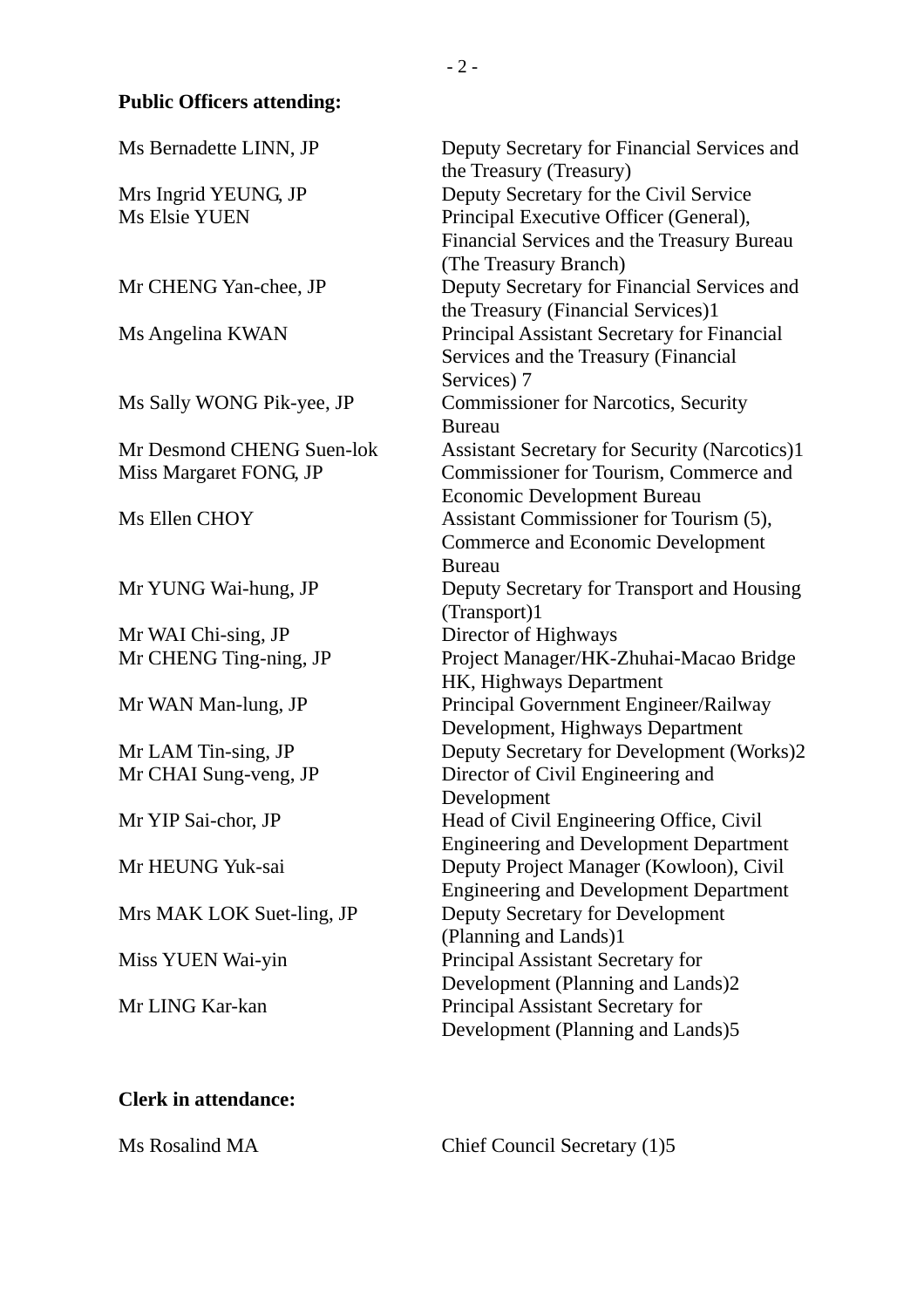#### **Staff in attendance:**

| Mrs Constance LI       | <b>Assistant Secretary General 1</b> |
|------------------------|--------------------------------------|
| Mr Noel SUNG           | Senior Council Secretary (1)4        |
| <b>Ms Alice CHEUNG</b> | Senior Legislative Assistant (1)1    |
| Mr Frankie WOO         | Legislative Assistant $(1)2$         |
|                        |                                      |

Action

 Dr Margaret NG, the Deputy Chairman, chaired the meeting in the absence of Mr WONG Yung-kan, Subcommittee Chairman, who was unable to attend.

2. The Deputy Chairman drew members' attention to an information paper (ECI(2008-09)11) provided by the Administration, which set out the latest changes in the directorate establishment approved since 2002.

**EC(2008-09)13 Proposed creation of one supernumerary post of Administrative Officer Staff Grade C (D2) in Financial Services and the Treasury Bureau (Financial Services Branch) of Government Secretariat for a period of two years with immediate effect to take timely follow-up actions in response to the recommendations of the Financial Action Task Force** 

3. The Deputy Chairman informed members that the Panel on Financial Affairs (FA Panel) was consulted on the staffing proposal on 21 November 2008. Some Panel members considered that the workload relating to anti-money laundering (AML) and counter financing of terrorism (CFT) did not justify the creation of a supernumerary Administrative Officer Staff Grade C (AOSGC) post for 24 months. A Panel member pointed out that when the Narcotics Division (ND) of the Security Bureau (SB) was in charge of the overall coordination for AML and CFT policies, the Principal Assistant Secretary (PAS) concerned had to undertake other duties in addition to the AML/CFT duties. A Panel member also queried why the existing directorate officers in the Financial Services Branch (FSB) of the Financial Services and the Treasury Bureau (FSTB) could not absorb the additional work in question. The Chairman of FA Panel had requested the Administration to re-consider the staffing proposal having regard to members' views and concerns, before submitting the proposal to the Establishment Subcommittee (ESC) for consideration.

4. Noting that the responsibility for AML/CFT issues normally took up about 20% of the Commissioner for Narcotics (C for N)'s resources when ND was in charge of the overall coordination work, Mr CHEUNG Man-kwong queried why a supernumerary AOSGC post would need to be created when the coordination work was transferred to FSB of FSTB. Mr CHEUNG said that Members belonging to the Democratic Party (DP) were not convinced of the need for the proposed D2 post, but would support the creation of a non-directorate post for the additional duties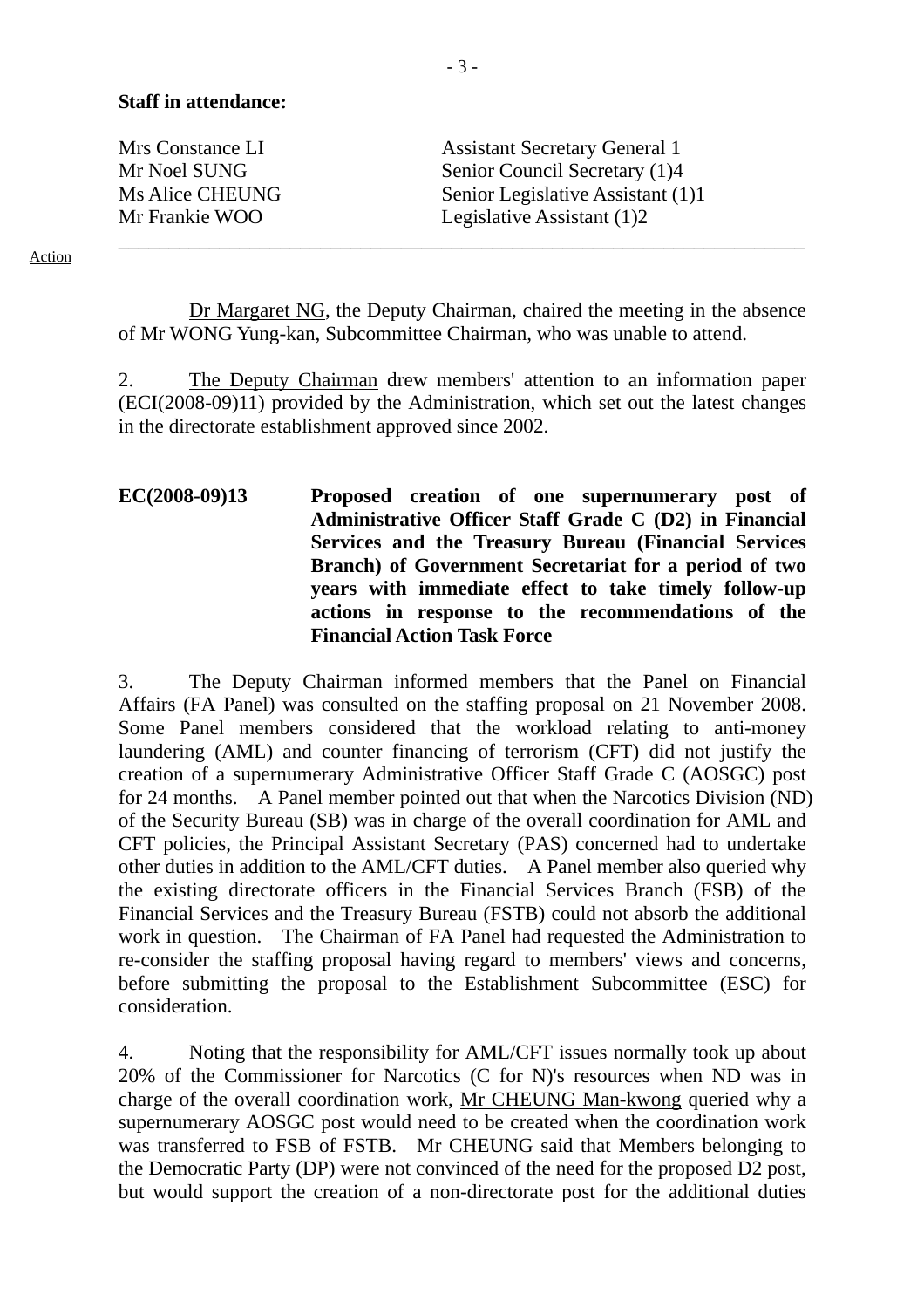#### transferred to FSB of FSTB

5. Mr James TO asked about the workload involved in implementing the AML/CFT policies. He was not convinced that two AOSGC posts would be required (i.e. one in FSTB under the current proposal and the other in SB under **EC(2008-2009)14**) upon the transfer of the coordination work from SB to FSTB. Mr TO opined that the Administration should consider his suggestion of creating one Assistant Secretary post each in SB and FSTB to underpin the existing directorate officers for implementing AML/CFT and anti-drug policies. If the Administration considered it necessary to have additional support at directorate level, only one supernumerary PAS post and one Assistant Secretary post should be created for the time-limited tasks related to AML/CFT and anti-drug policies.

6. In response, the Deputy Secretary for Financial Services and the Treasury (Financial Services)1 (DS(FS)1) explained that while the responsibility for AML/CFT issues took up about 20% of C for N's resources in a normal year, more resources would be required in the coming two years for following up the recommendations of the mutual evaluation (ME) on Hong Kong conducted by the Financial Action Task Force (FATF). The ME Report on Hong Kong published in July 2008 had identified certain areas for improvement in Hong Kong's AML/CFT regime and put forward a number of recommendations in this regard. To follow up the recommendations, FSTB would formulate legislative proposals to regulate remittance agents and money changers and to incorporate the customer due diligence and record keeping requirements for financial institutions into the law. These were new tasks in addition to the routine coordination work in a normal year. In preparing for the legislative proposals, FSTB had to coordinate consultation with the stakeholders in the relevant financial sectors (including banking, securities, insurance, remittance agents and money changers), which involved nearly 4 000 business entities. Hong Kong was required to submit its first progress report to FATF in June 2010, setting out the follow-up actions in rectifying the deficiencies identified in the ME Report. In view of the range, complexity and sensitivity of the duties as well as the need for accomplishing the tasks within a pressing timeframe, there was a need for a full-time dedicated AOSGC post to oversee the AML/CFT portfolio in the next two years. DS(FS)1 stressed that upon completion of the time-limited tasks for enhancement of the AML/CFT regime, the proposed supernumerary AOSGC post would lapse.

7. Mr James TO maintained his view that the workload involved in the follow-up of the ME Report did not justify the creation of a dedicated directorate post. He pointed out DP Members had no objection to enhancing AML/CFT and anti-drug initiatives through providing more resources to the respective policy bureaux. However, the proposed creation of one AOSGC post each in FSTB and SB would be too excessive, and he called on the two bureaux to examine critically the division of work to avoid overlapping of responsibilities.

8. DS(FS)1 explained that there was currently no designated D2 officer at FSTB or SB to take care of the AML/CFT policies. It was necessary to follow up the recommendations in the ME Report within a tight timeframe, which included the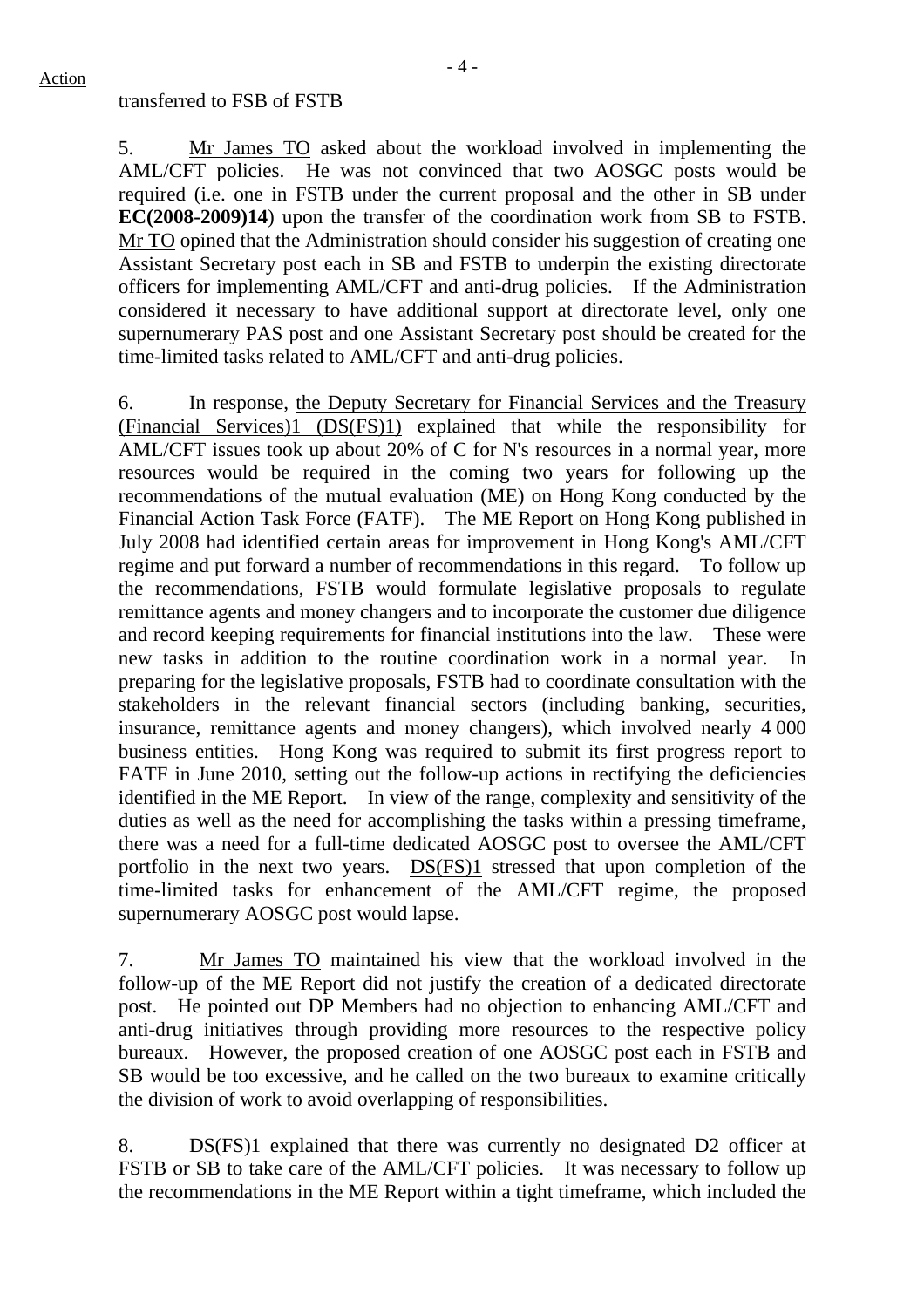preparation of legislation for developing an AML/CFT regulatory framework for remittance agents and money changers, and providing statutory backing for customer due diligence and record keeping requirements for financial institutions. Given the complexity of the work involved and the need for consultation with a large number of stakeholders, the proposed creation of a supernumerary AOSGC post for a period of 24 months was considered appropriate. DS(FS)1 said that as far as he recalled, supernumerary posts had been created under ND to deal with upsurges in workload concerning AML/CFT policies. C for N confirmed that supernumerary AOSGC posts had been created in ND in the past to deal with sudden increases in workload, such as during the ME on Hong Kong in 2007-2008, to coordinate efforts both within and outside Government for this particular exercise.

9. DS(FS)1 further advised that the Administration had critically examined the feasibility of whether any of the existing PASs in FSB of FSTB to absorb the new AML/CFT portfolio. As the existing PASs were already fully engaged in their own schedule of work and were involved one way or the other in the reviews and follow-up actions arising from the global financial crisis, it was operationally not possible for them to take up the new AML/CFT portfolio without adversely affecting the discharge of their current duties. DS(FS)1 pointed out that the Administration had been prudent in planning and deployment of manpower resources. Any changes to manpower structure were made after thorough review of the work commitments and priorities as well as operational requirements. Proposals of reduction or downgrading of manpower resources would be put forward as and when needed. In this regard, FSB of FSTB had put forward a proposal for downgrading a directorate post in the Official Receiver's Office, which had been discussed at the meeting of the FA Panel on 5 January 2009.

10. Referring to Footnote 2 of **EC(2008-09)13,** Mr CHEUNG Man-kwong pointed out that supernumerary AOSGC posts of short duration lasting from four to six months had been created in ND in 2007-2008 to take up additional tasks relating to the AML/CFT portfolio. Mr CHEUNG maintained his view that a supernumerary AOSGC post for 24 months to undertake the AML/CFT duties was not justified. He considered that the Administration should propose a supernumerary post of a lower rank and of shorter duration.

11. Mr LAU Kong-wah opined that members should examine the proposal with regard to the significance of enhancing the AML/CFT regime of Hong Kong, which was part of Hong Kong's international obligations and was crucial to maintaining Hong Kong's status as an international financial centre. In view of the range and complexity of the work involved as well as the tight timeframe, Mr LAU appreciated that there should be a dedicated directorate officer for the tasks. Noting that some members were concerned about the justification for creating the post at AOSGC level, Mr LAU asked the Administration to explain why the duties could not be taken up by a directorate officer of a lower rank.

12. DS(FS)1 advised that apart from coordinating the preparation for the new AML/CFT legislation and coordinating consultation with stakeholders, the incumbent of the proposed post would represent Hong Kong at international forums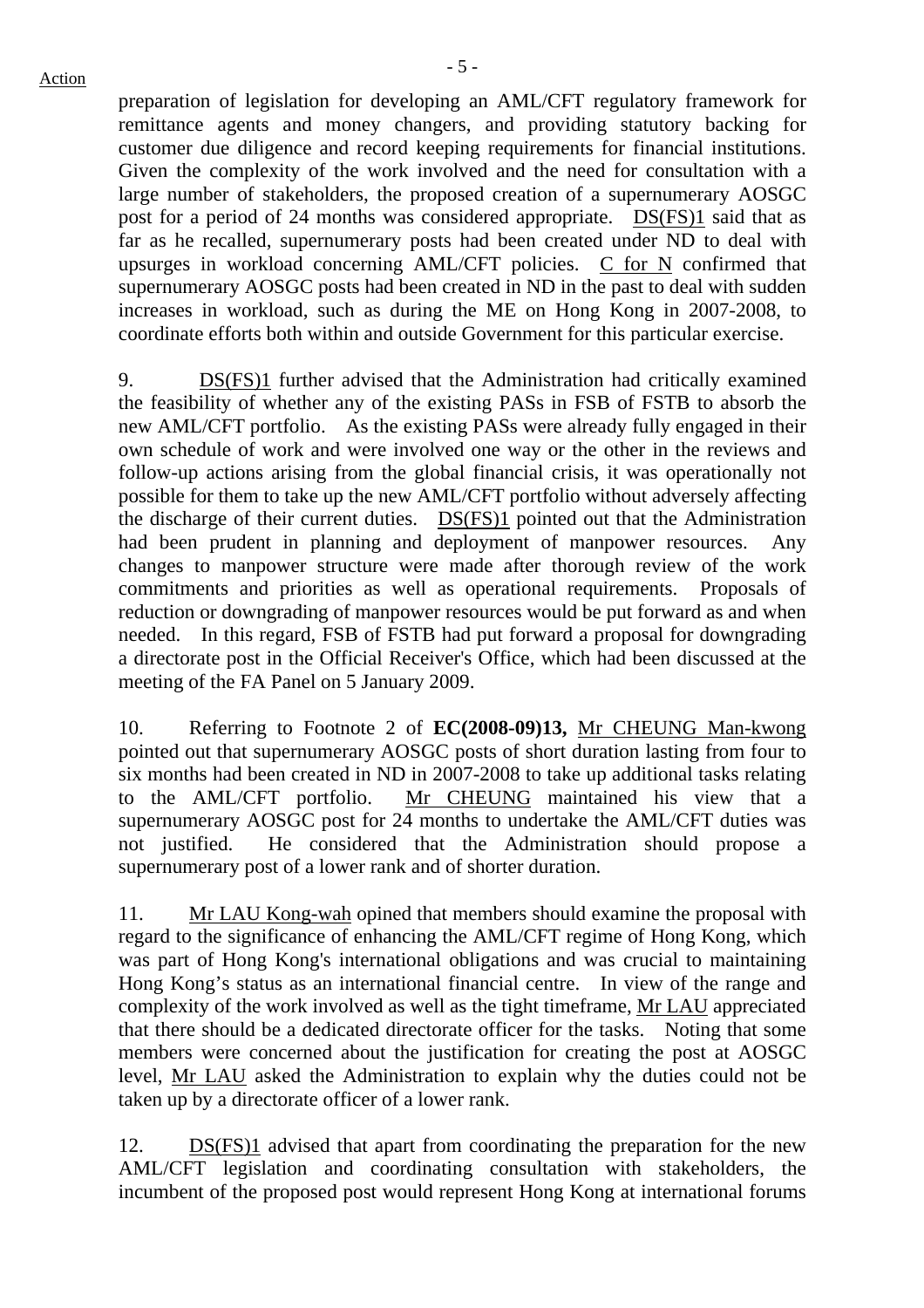on AML/CFT policies. He/she would also coordinate inputs of relevant bureaux/departments for the progress reports to be provided to the FATF, and provide support to the Central Coordinating Committee on Anti-Money Laundering and Counter Financing of Terrorism. Having considered the nature of the work as well as the skills and experience required for the tasks involved, the Administration considered that it was more appropriate for a directorate officer of the AO grade to take up the new tasks. As the AO grade did not have a rank at D1 level, the proposed AOSGC post at D2 level was the lowest directorate rank in the grade.

13. Mrs Regina IP said that the proposal of putting in place a proper regulatory regime for remittance agents and money changers was made years ago. She considered it necessary to provide staffing support to enable timely follow-up on the recommendations of the ME Report. Mrs IP considered it appropriate for FSTB to take over the overall coordination of AML/CFT policies from SB, in view of the rapid changes in the trends and typologies of money laundering and terrorist financing activities in recent years. She pointed out that the modern financial systems were facing increasing threats of being abused by criminals for money laundering and other illicit purposes. As the gold and jewelry trade might also be used for money laundering, Mrs IP asked whether the Administration had plans to extend the regulatory requirements under the AML/CFT regime to the gold and jewelry trade as well.

14. DS(FS)1 said that the Administration would focus on developing an AML/CFT regulatory framework for remittance agents and money changers in the next two years. Consideration would be given as to how AML/CFT regulation for other trades should be put in place at a later stage. Responding to Mrs Regina IP's further enquiry, DS(FS)1 said that in formulating the regulatory framework for remittance agents and money exchangers, thorough consultation with the industry would be conducted in the process.

- 15. The item was voted on and endorsed.
- **EC(2008-09)14 Proposed creation of one supernumerary post of Administrative Officer Staff Grade C (D2) in Narcotics Division of Security Bureau of Government Secretariat for a period of three years with immediate effect to take forward anti-drug work and the recommendations of the Task Force on Youth Drug Abuse**

16. The Deputy Chairman informed members that the Panel on Security (Security Panel) was consulted on the staffing proposal on 2 December 2008.

17. Mr LAU Kong-wah, Chairman of the Security Panel, said that a Panel member queried the need for a AOSGC post in ND and expressed concern about the possible overlapping of duties and responsibilities between the proposed post in SB and that in FSTB under **EC(2008-09)13**.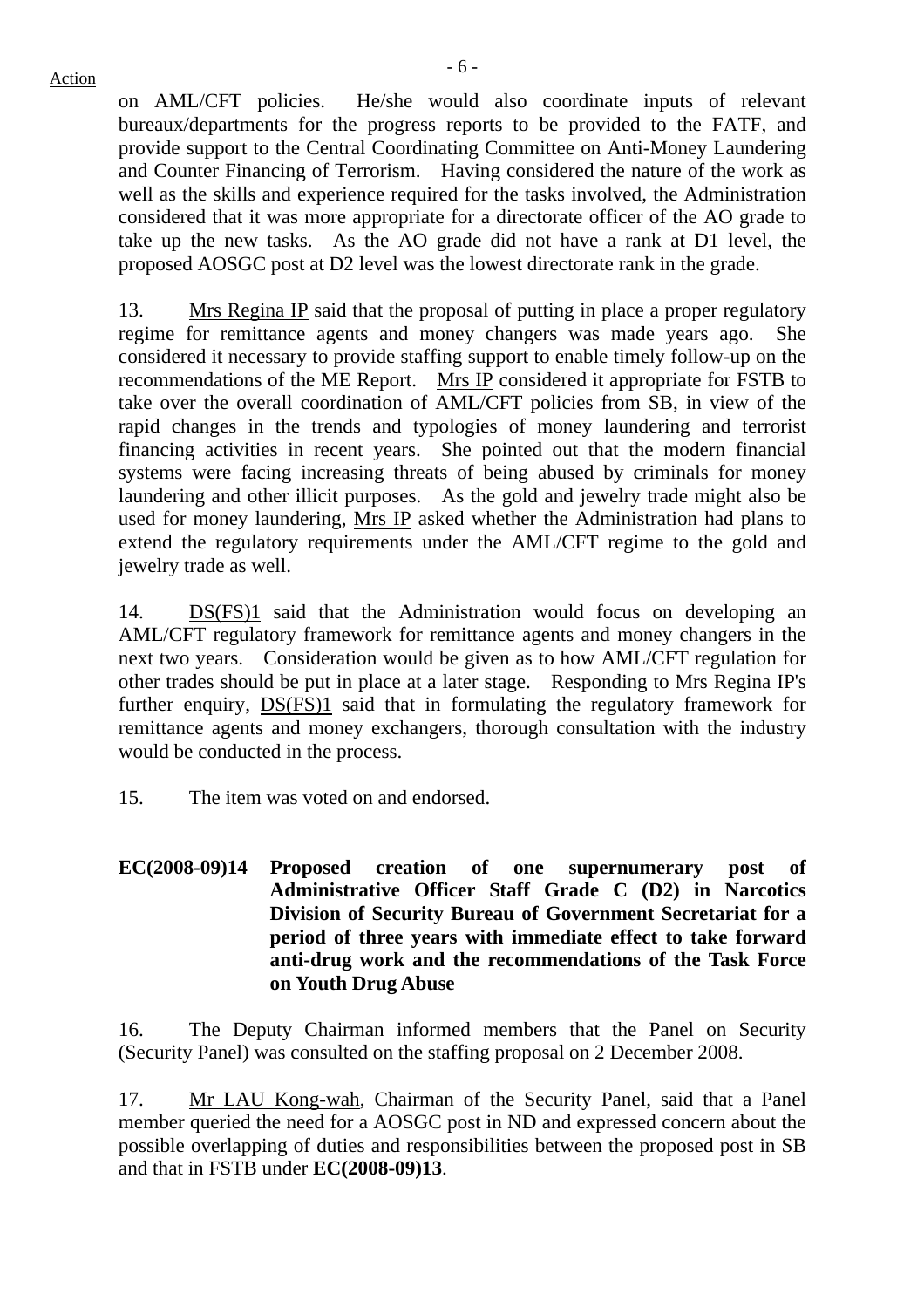18. Mr James TO said that while he objected to the proposed AOSGC post in FSTB under **EC(2008-09)13**, he would support the creation of a supernumerary AOSGC post in ND to implement the recommendations of the Task Force on Youth Drug Abuse. However, he could hardly find any new initiatives, except the recommendation on drug testing, in the report of the Task Force, as the majority of the recommendations therein had been raised and discussed since the 1990s.

19. C for N advised that the report of the Task Force published on 11 November 2008 contained over 70 recommendations, which signified a reinvigorated comprehensive and long-term strategy to tackle the drug abuse problem focusing on youth. Though some of the recommendations might be related to the existing five-pronged approach, measures under each of the five prongs would be reinforced and co-ordination among the prongs enhanced. ND would play a central role in coordinating efforts of bureaux, departments, non-Governmental organizations (NGOs) and other stakeholders in the community. For example, in the school sector, not only would preventive education be stepped up but support and training to teachers would also be enhanced for early identification of at-risk students and handling of suspected drug abuse cases. The critical role of ND in strategy formulation and coordination would require additional staffing support at directorate level given the range and complexity of the issues to be addressed.

20. Mr James TO opined that the recommendations of the Task Force to strengthen the anti-drug work had revealed that inadequate efforts had been made in tackling the problem of drug abuse in the past years, in particular the problem amongst youngsters. He doubted whether the creation of one directorate post in ND could bring about significant improvement to the anti-drug work. In response, C for N stressed that ND had made the best endeavour to take forward the initiatives for tackling the problem of drug abuse. Pointing out that the coordination and collaboration between bureaux/departments and NGOs had improved since a supernumerary AOSGC post was created in September 2007 to assist C for N in anti-drug work, C for N believed that the additional directorate staffing support under the current proposal would help the effective implementation of the recommendations of the Task Force.

21. Mr CHEUNG Man-kwong expressed concern about the serious and increasing trend of youth drug abuse in Hong Kong. Referring to his observation during a recent visit to a special school for young drug abusers that even Band 1 students were not free from the risk of drug abuse, Mr CHEUNG pointed out that there was insufficient drug awareness and knowledge of the youth drug problem in the school sector. Mr CHEUNG said that he supported the staffing proposal for enhanced directorate support in combating the problem of youth drug abuse, but considered it necessary to review the effectiveness of the work of the supernumerary AOSGC post after three years. Mr WONG Sing-chi shared Mr CHEUNG' view and enquired the concrete measures to ensure that the additional directorate post would enhance the coordination and collaboration of bureaux/departments, NGOs, and other sectors of the community for effective implementation of the anti-drug initiatives. Mr WONG pointed out to tackle the youth drug abuse problem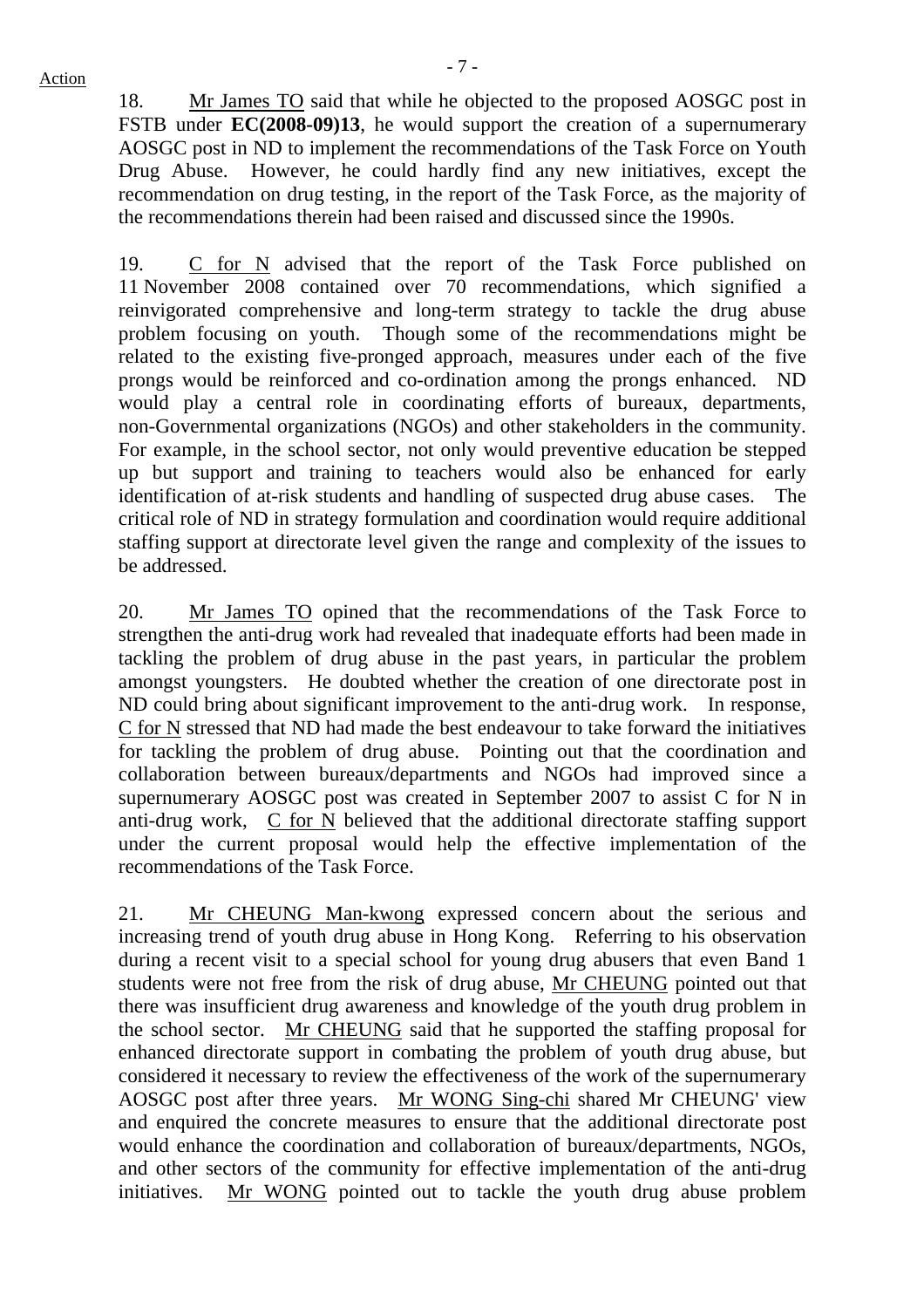effectively, the Administration had to formulate strategies to overcome the difficulties for law enforcement agencies to identify "hidden" drug abusers, notably with the tendency for youth drug abusers to take drugs at home.

22. C for N advised that while it was not possible to resolve all the complicated issues involved in the problem of youth drug abuse with the creation of a directorate post in ND, the additional directorate support would help coordinate the efforts of relevant bureaux/departments, NGOs and the community to achieve the synergy effect of anti-drug initiatives. During the work of the Task Force in the past year, goodwill had been generated in the society and the general understanding about anti-drug work in the community had increased. It was therefore opportune for ND to build on the support of the community to take forward and see through the various initiatives to tackle the drug abuse problem, and additional directorate support would be crucial for the work. The Administration would examine the effectiveness and continued need for the proposed post upon the end of the three year period. As to Mr WONG Sing-chi's concern about the monitoring of the progress of implementation of the Task Force's recommendations, C for N said that an inter-departmental working group chaired by her would develop the comprehensive strategies recommended by the Task Force on a sustained and long-term basis, and address the complex issues straddling policy, legal, resource and other areas. ND would report the progress of anti-drug work to the Fight Crime Committee, the Action Committee Against Narcotics, the Drug Liaison Committee and the Security Panel.

23. Mr LAU Kong-wah said that he supported the staffing proposal as it was essential that concerted efforts would be made to combat the problem of youth drug abuse. He noted that some of the recommendations of the Task Force, such as compulsory drug testing, were controversial requiring consultation and consensus within the community before proceeding. Given the complexity and range of issues involved in such work, additional directorate support to C for N was necessary. Mr LAU also appreciated the Task Force's recommendation to change the nomenclature to better reflect the harmfulness of psychotropic substance abuse. He considered that with significant progress in the anti-drug strategy, it would increase the awareness of the community of the harmfulness of drugs. Mr LAU stressed that as the number of youth drug abusers had recorded a two-fold increase in the past decade, the Government must step up its efforts in combating the youth drug abuse problem for the well-being of the next generation. As many young drug abuses took drugs across the border, he called on the Administration to also devise suitable anti-drug strategy to tackle this problem. As regards the evaluation of the continued need of the proposed AOSGC post after three years, Mr LAU asked whether the performance indicators had been devised for assessing the effectiveness of ND's anti-drug work with the additional directorate support.

24. Ms LI Fung-ying expressed support for the staffing proposal. She considered preventive education and publicity crucial in combating the problem of youth drug abuse. This would help the next generation to live a healthy life, and reduce the significant social costs associated with the aggravated problem of drug abuse. She called on the Administration to take forward the recommendations of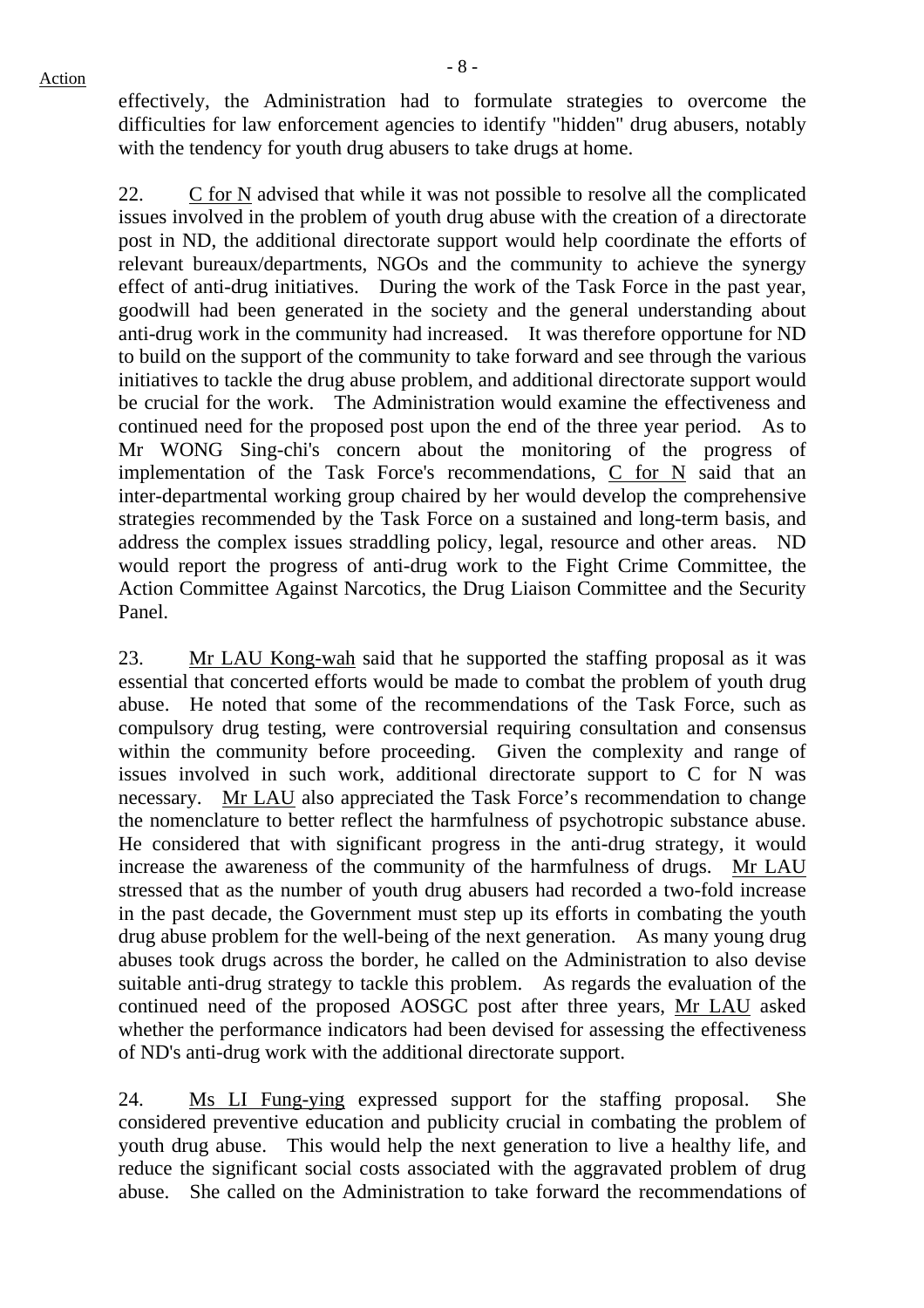- 9 -

the Task Force in full, even though certain recommendations might be controversial and needed time to achieve a consensus in the community. Ms LI shared Mr LAU Kong-wah's view that objective performance indicators should be devised to assess the effectiveness of the anti-drug work.

25. Mr IP Wai-ming said that Members belonging to the Hong Kong Federation of Trade Unions supported the staffing proposal in view of the gravity of the youth drug abuse problem. He shared the view that Administration should provide information on the performance indicators for assessing the effectiveness of the anti-drug initiatives following the creation of the supernumerary post.

26. In response,  $C$  for  $N$  advised that effectiveness of Government's anti-drug work could not be assessed merely by the reported number of drug abuse. Although the overall reported numbers had reduced in the past decade, young drug abusers had been increasing, and there were more and more "hidden" cases, which might be identified after the efforts on the anti-drug work were stepped up following the vigorous implementation of the Task Force's recommendations. She said that in evaluating the effectiveness of the anti-drug work, reference could be made to a basket of indicators related to the drug abuse problem, such as regular surveys on students, user profiles provided by drug treatment and rehabilitation service agencies, and Police arrests. At the request of the Deputy Chairman, C for N agreed to provide further information on the performance indicators, preferably before the relevant meeting of the Finance Committee, and to the Security Panel for follow-up.

Admin

27. Mrs Regina IP noted from paragraph 10 of **EC(2008-09)14** that there was at present only one permanent directorate post in ND, namely C for N. She recalled that C for N was previously underpinned by a PAS, and enquired whether the PAS post had been deleted.

28. In response, C for N said that the PAS post in ND had been deleted in 2003 in view of the reduction in the reported number of drug abusers at the time, and with the completion of time-limited tasks such as Hong Kong's turn for presidency of FATF and legislation on the licensing scheme for voluntary residential drug treatment and rehabilitation centres. However, there was a shift in the drug abuse pattern in recent years from traditional drugs such as heroin to psychotropic substances, and the number of "hidden" cases were on the rise and the age of abuse was dropping. To meet the increasing needs of psychotropic substance abusers, ND had to closely monitor the re-engineering pace of the drug treatment and rehabilitation programmes and ensure that the anti-drug resource allocation would meet the changing demand. ND also had to devise suitable anti-drug strategy to tackle the complicated and underlying social and family factors giving rise to the youth drug abuse problem, by means such as promoting a caring culture for the youth in the community. It was therefore necessary to provide an AOSGC post to support C for N in such work.

29. Mrs Regina IP asked whether a AOSGC post of three-year duration could adequately take forward the anti-drug initiatives. C for N said that formulation and implementation of anti-drug policies and programmes would be a long-term task.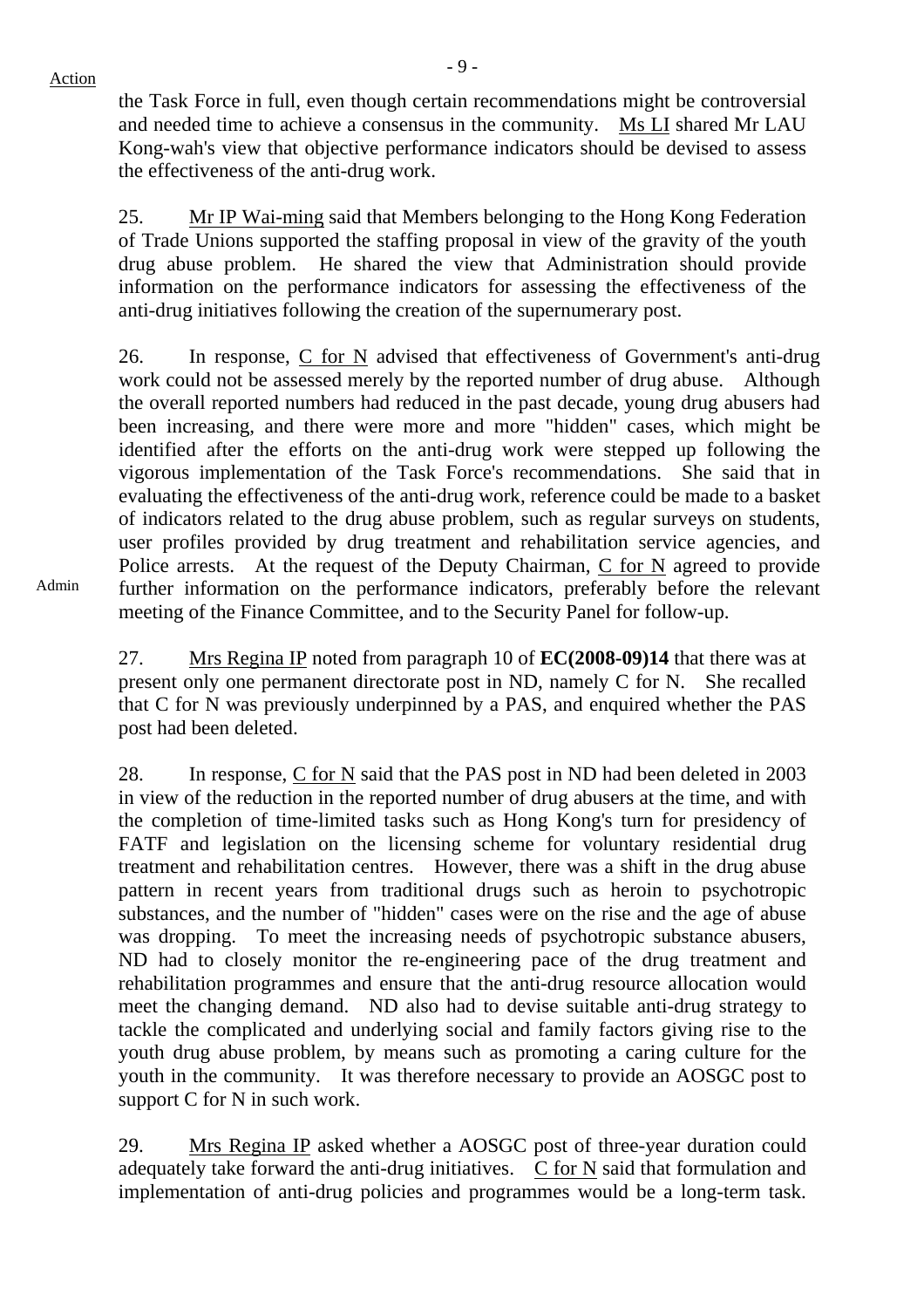Given some Members' concern about the creation of 24 directorate posts in various bureaux and departments, the Administration had revised its proposal to a time-limited one. With the creation of such a post, there would be immediate directorate support to follow up the Task Force recommendations. The Administration would review the continued need of the post after three years having regard to the progress of the various initiatives and prevailing drug trend.

 $-10-$ 

30. The item was voted on and endorsed.

**EC(2008-09)15 Proposed creation of one supernumerary post of Administrative Officer Staff Grade C (D2) in Tourism Commission under Commerce and Economic Development Bureau (Commerce, Industry and Tourism Branch) of Government Secretariat for a period of nine months from 16 February 2009 to 15 November 2009 to support Government's discussions with The Walt Disney Company on a proposed expansion plan for Hong Kong Disneyland and possible capital realignment of the Hongkong International Theme Parks Limited** 

31. The Deputy Chairman informed members that the Panel on Economic Development (EDev Panel) was consulted on the proposal at the meeting on 16 December 2008. The Deputy Chairman apprised the meeting that while the EDev Panel supported the proposal in principle, some Panel members called on the Government to exercise prudence in discussing the expansion plan for the Hong Kong Disneyland (HKD) with The Walt Disney Company (TWDC), especially on the percentage of shareholding by the Government after the capital realignment of the Hongkong International Theme Parks Limited. Panel members also noted the Administration's advice that while a timeframe had not been set for the discussions with TWDC, the proposed period of nine months for the AOSGC post was based on past experience on similar discussions, and the time required for taking follow-up actions.

32. Mrs Regina IP declared that she held shares of TWDC.

33. Noting that the Administration had not set a timetable for the discussions with TWDC, Ms LI Fung-ying enquired how the nine-month duration for the proposed AOSGC post was worked out and whether extension of the post would be necessary if the discussions could not be completed at the end of the nine-month period. As there were already four Assistant Commissioner for Tourism (AC for T) posts in the Tourism Commission, Ms LI queried the need for creating dedicated supernumerary post for specific tasks (such as discussions with TWDC) especially in the midst of economic downturn. She urged FSTB and the Civil Service Bureau (CSB) to ensure that bureaux and departments would exercise due restraint in proposing extra staffing.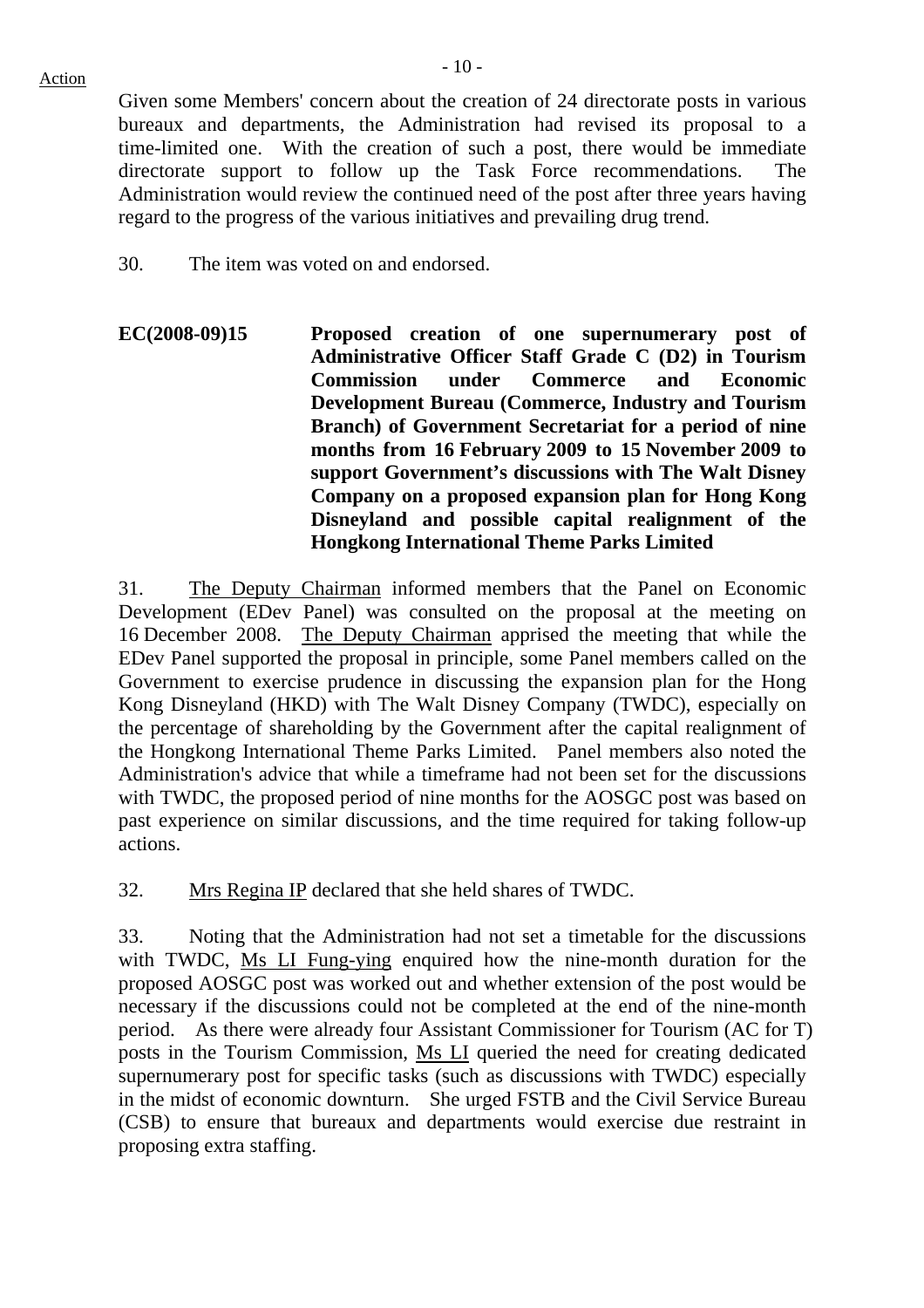34. The Commissioner for Tourism (C for T) explained that a timetable had not been set for the discussions with TWDC, in order not to compromise Government's bargaining position in the negotiation process. The proposed nine-month period was worked out on the basis of past experience and represented the Administration's broad assessment of the time required to conclude the discussions and to coordinate the immediate follow-up work.  $C$  for  $T$  further advised that the Administration had examined the feasibility of deploying the existing four ACs for T to take up the discussions with TWDC. As explained in paragraphs 12 and 13 of **EC(2008-09)15**, one of the AC for T posts was a supernumerary post created for the cruise terminal project, and the other three AC for T posts were currently fully engaged with their respective portfolios. All of them played a key role in steering their respective tourism policies and projects, and in engaging the tourism trade to achieve the agreed policy objectives. At a time of global economic downturn, the existing ACs for T were expected to make extra efforts to sustain and promote tourism development and to ensure timely delivery of various tourism projects. It was therefore impracticable for any of the ACs for T to absorb the additional workload in connection with the discussions with TWDC without seriously hampering the progress on other fronts.

35. Mr CHEUNG Man-kwong said that Members belonging to DP would support the staffing proposal although they disagreed to the Administration's practice of creating dedicated directorate post for every specific project or task. He also highlighted these members' concern that the Administration should aim at concluding the discussions within nine months so as to take a decision on the expansion plan of HKD as soon as possible.

36. The item was voted on and endorsed.

**EC(2008-09)16 Proposed creation of two supernumerary posts of Chief Engineer (D1) in Highways Department with effect from 1 April 2009 for the planning and implementation of the proposed Hong Kong Boundary Crossing Facilities of the Hong Kong-Zhuhai-Macao Bridge project and the Shatin to Central Link railway project up to 31 March 2014 and 31 March 2016 respectively** 

37. The Deputy Chairman informed the meeting that the Panel on Transport (Transport Panel) was consulted on the proposal on 19 December 2008. Panel members generally agreed that the proposal should be submitted to ESC for consideration. However, they also expressed concern about the exceptionally long duration of the proposed supernumerary posts and whether it was possible to redeploy existing staff resources to meet the extra workload. To address members' concerns, the Administration had provided information on the room for staff redeployment at directorate level, and the number of existing supernumerary directorate posts in the Highways Department. At the request of Mr Albert CHAN, the Research and Library Services Division of the LegCo Secretariat had also prepared a fact sheet for the Panel on "Directorate posts created for the Airport Core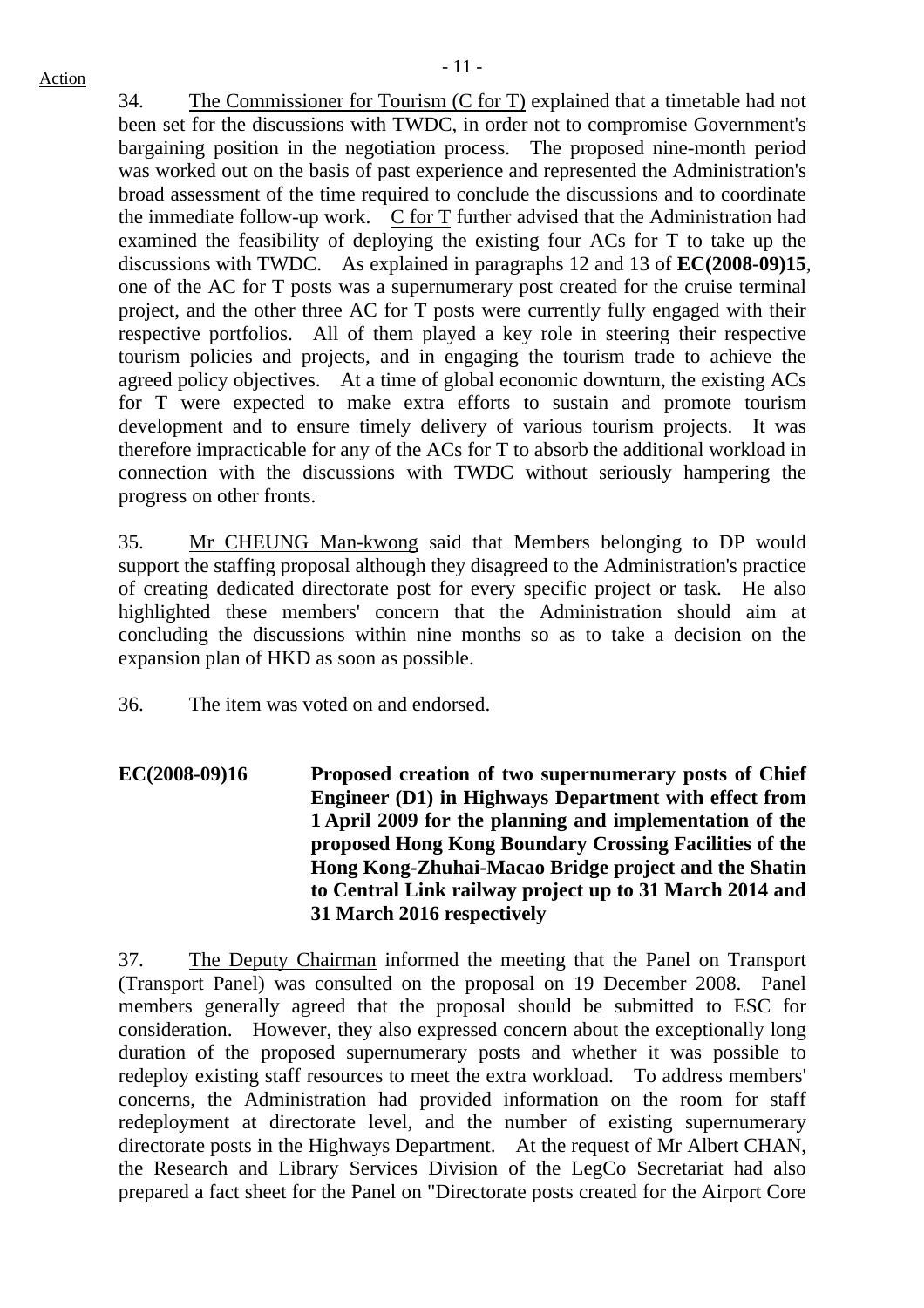38. While supporting the staffing proposal, Mr LAU Kong-wah enquired the latest position of the earlier suggestions on the design of the Shatin to Central Link (SCL), such as the provision of the Hin Keng Station, the walkway system enhancements at Tsz Wan Shan to strengthen the connectivity with the Diamond Hill Station, and the construction of a new subway crossing for connection between the Kowloon City area and SCL. On the Hong Kong-Zhuhai-Macao Bridge (HZMB) project, Mr LAU enquired whether space had been reserved for provision of park-and-ride facilities near the Hong Kong Boundary Crossing to facilitate drivers' use of public transport after crossing the border.

39. In response, the Deputy Secretary for Transport and Housing (Transport)1 (DS(T)1) said that having considered the need to relieve the anticipated burden of passenger flow at the Tai Wai Station which would be brought by nearby new residential developments and for the convenience of residents and visitors of Hin Keng, the Hin Keng Station would be incorporated in the SCL scheme which would be gazetted later this year. As regards the walkway system enhancements at Tsz Wan Shan, after conducting feasibility study on the options put forward by the parties concerned, the Administration had worked out a preliminary proposal for comment by the local residents. After incorporating views of local residents, the proposal would be presented to the Wong Tai Sin District Council. On the provision of pedestrian facilities such as subway crossing for connection between SCL and the Kowloon City area, DS(T)1 said that options were being examined and the Administration would consult local residents on the preliminary option when this was available. DS(T)1 further said that the Administration was examining the preferred arrangement on the facilities for and regulation of cross-boundary vehicles after the commissioning of HZMB. The Administration would brief the Transport Panel on the subject at the meeting scheduled for late January 2009.

40. Mr CHEUNG Man-kwong expressed support for the staffing proposal but expressed concern about the exceptionally long durations of five and seven years for the two supernumerary Chief Engineer posts created to support the planning and implementation of the HZMB and SCL respectively. To ensure optimal utilization of directorate resources, Mr CHEUNG requested FSTB and CSB to monitor the overall directorate staffing position in the Highways Department in the coming years, so that redeployment would be arranged as and when any Chief Engineers in the department completed their existing projects.

41. In response, the Deputy Secretary for Financial Services and the Treasury (Treasury)1 (DS(Tsy)1) advised that the Highways Department had examined its overall staffing position and any anticipated manpower resources in the coming years, and as a result the department managed to minimize the duration of the proposed posts and kept it shorter than the timeframe for completion of the projects in question. DS(Tsy)1 assured members that FSTB and CSB would ensure that bureaux/departments adopt a prudent approach in putting forward staffing proposals, and would continue to monitor the staffing positions in bureaux/departments to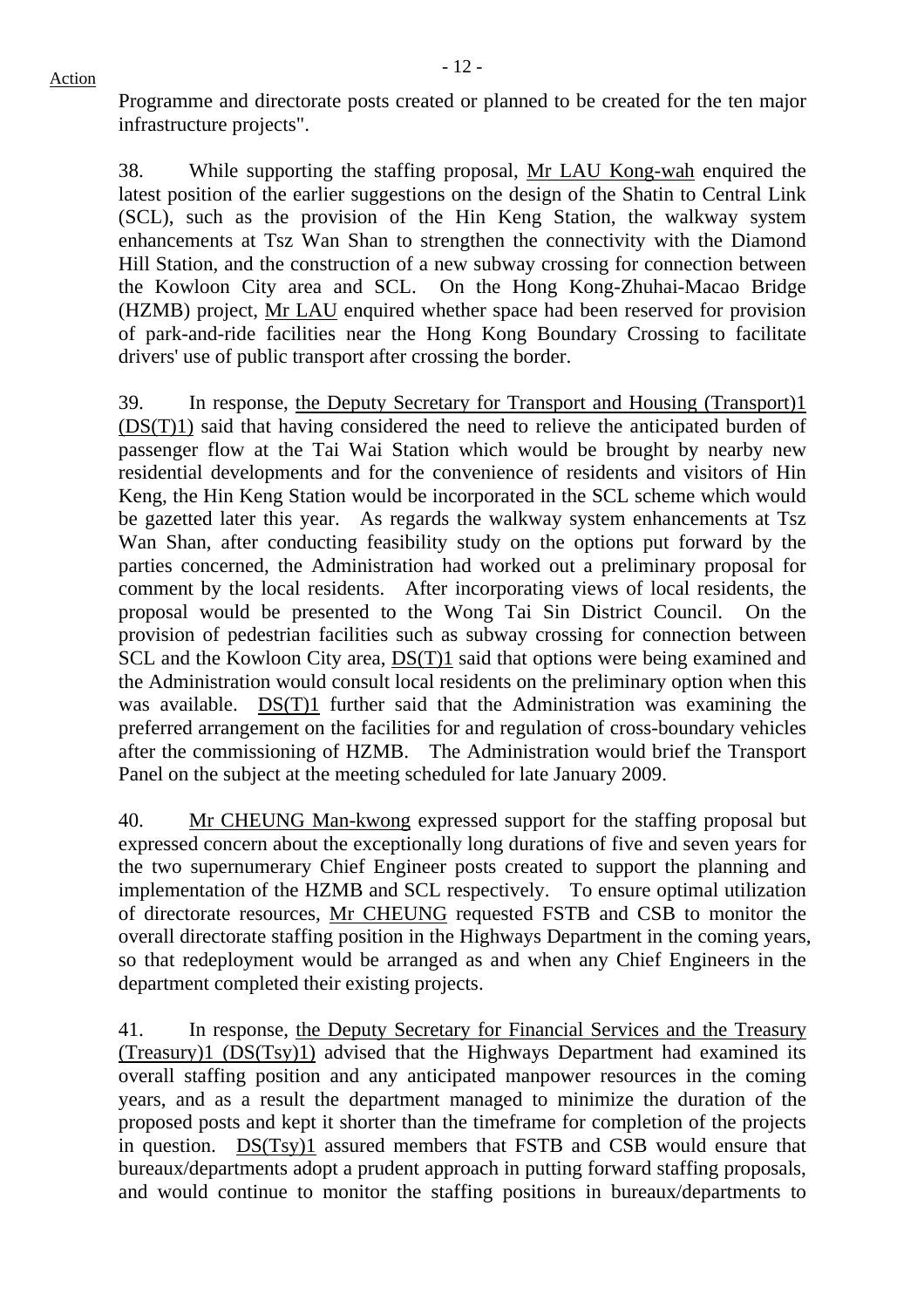ensure that any spare staffing resources that might arise in coming years would be put to effective use.

42. The item was voted on and endorsed.

**EC(2008-09)17 Proposed creation of two supernumerary posts of Chief Engineer (D1) in Civil Engineering and Development Department for a period of five years with effect from 1 April 2009 to oversee the administration, planning and implementation of the proposed infrastructure works for Kai Tak Development and Liantang/Heung Yuen Wai Boundary Control Point projects respectively** 

43. The Deputy Chairman informed the meeting that the Panel on Development was consulted on the staffing proposal on 8 December 2008. Some Panel members supported the proposal as it would expedite the projects for creation of job opportunities, while some other members expressed concern about the Administration's plan to create a total of eight permanent and 16 supernumerary directorate posts for different bureaux/departments in the current legislative session. These members were of the view that the Administration should review the overall staffing requirements and consider absorbing the workload through internal staff redeployment. In discussing the proposal, some Panel members called on the Administration to ensure that local workers could benefit from the jobs created under these projects, and that small and medium-sized contractors could participate in the tenders.

- 44. The item was voted on and endorsed.
- **EC(2008-09)18 Proposed creation of two permanent posts of one Administrative Officer Staff Grade C (D2) and one Government Town Planner (D2) in Development Bureau (Planning and Lands Branch) of Government Secretariat with effect from 1 April 2009 to strengthen the policies on harbourfront enhancement initiatives and provide strategic and policy inputs on cross-boundary planning and development issues respectively**

45. The Deputy Chairman informed members that the Panel on Development was consulted on the staffing proposal on 8 December 2008. Some Panel members supported the long-term work for implementing policies on harbourfront enhancement initiatives and providing strategic and policy inputs on cross-boundary planning and development issues. Some other Panel members opined that supernumerary posts, instead of permanent posts, should be created for such work, and they considered that the Administration should examine the overall staffing position in the relevant bureaux/departments before taking a decision on the additional staffing resources required.